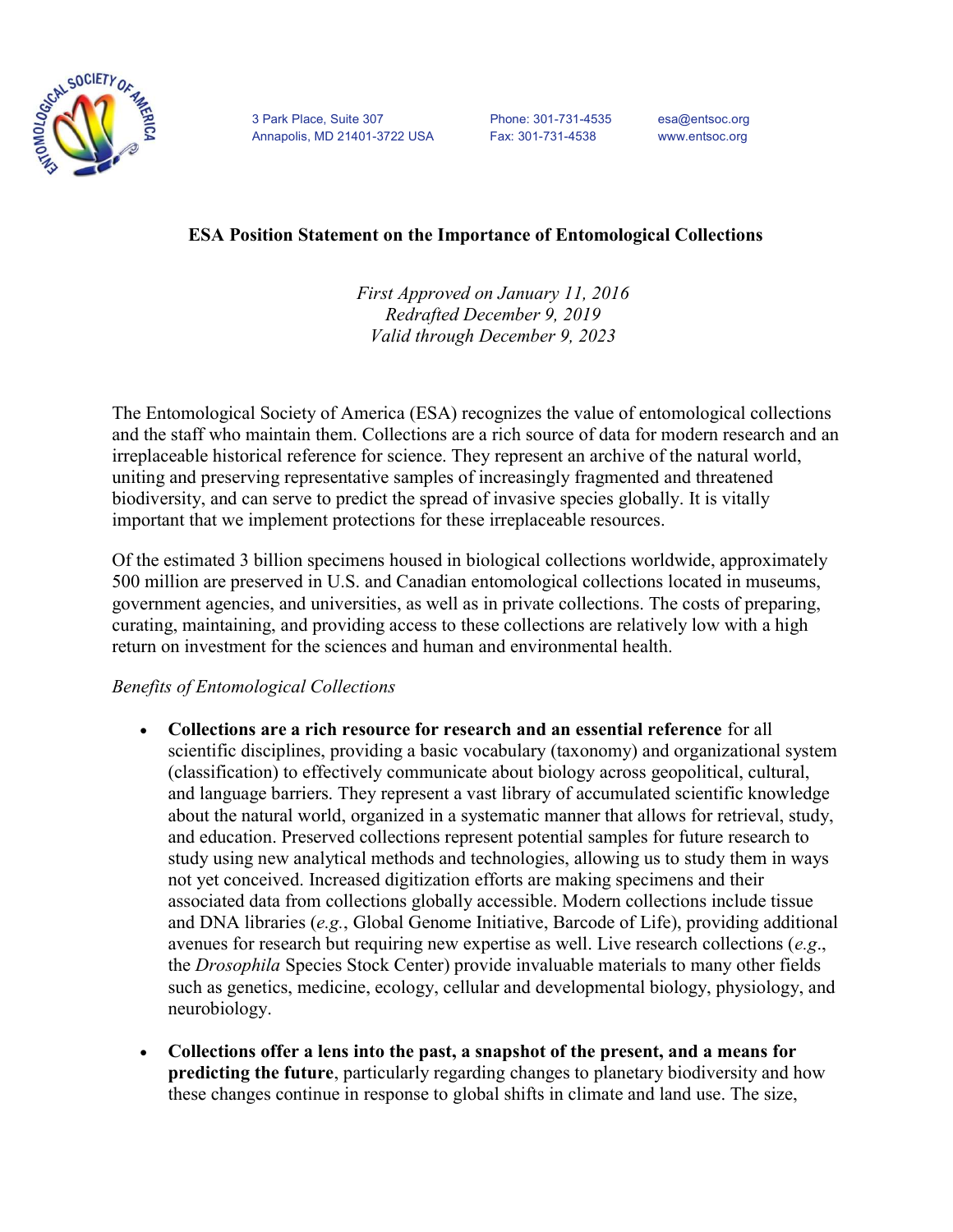scope, and breadth of entomological collections provide a wealth of data for answering important biological and ecological questions at environmental and evolutionary scales. Collections accumulated over centuries allow for discovery of patterns caused by climate change, biological invasions, habitat modification, etc. Historical specimens can also be tested for the presence of natural and non-natural environmental factors that might have changed over time. These data are also critical in modeling agricultural pests, invasive species, and health-related issues surrounding insect vector distributions in a changing climate. Entomological collections serve as repositories for type specimens (specimens used to describe new species) and voucher specimens (specimens deposited as a record of what species were involved in any particular study) from all entomological scientific endeavors, enabling confirmation and validation of previous work (reproducibility being one of the basic tenets of science).

- Rapid identification of costly invasive pests that affect agriculture, forestry, and human and animal health, which can arrive from anywhere in the world, is only achievable with access to a global reference collection for comparison, as is determination of their potential biological control agents. Invasive insect and mite pests can have tremendous economic impacts (estimated at nearly \$33 billion annually in the U.S. due to crop losses and mitigation costs) and profound ecological effects across large parts of the country. Spotted Lanternfly, Emerald Ash Borer, and Asian longhorn tick are recent high-profile examples of invasive pests with high potential to negatively impact U.S. agricultural, forestry, and human health interests, respectively. Land-grant university personnel and other collections managers train the next generation of entomologists and provide diagnostic services, yet they face constant pressure to justify the resources and space to maintain these collections and trained personnel who are vital to performing these functions.
- Exhibit collections are critical for raising public awareness of biodiversity and harmful invasive species. Natural history collections engage and inspire by helping people discover direct connections between themselves and the natural world and recognize the ecological importance of arthropods. They also provide opportunities to participate in generating new data as citizen scientists, often in collaboration with larger projects. By promoting public engagement, natural history collections are helping to build a scientifically literate society. Relatedly, living exhibit collections function as an important resource for the conservation and recovery of endangered and threatened species such as the Lord Howe Island Stick insect, brought back from the brink of extinction thanks to rearing efforts at the Melbourne Zoo.

## Challenges

Collections staff reductions and an insufficient number of current and future taxonomists trained in collections management has led to delays in mission-critical functions particularly in the areas of agriculture, human and veterinary health, conservation, and biodiversity. The unfortunate results of system-wide staff attrition are reduced access for research, longer loan processing times, delayed response to inquiries, loss of diagnostic services, and closing of selected parts or entire collections when staff are not available to support them.